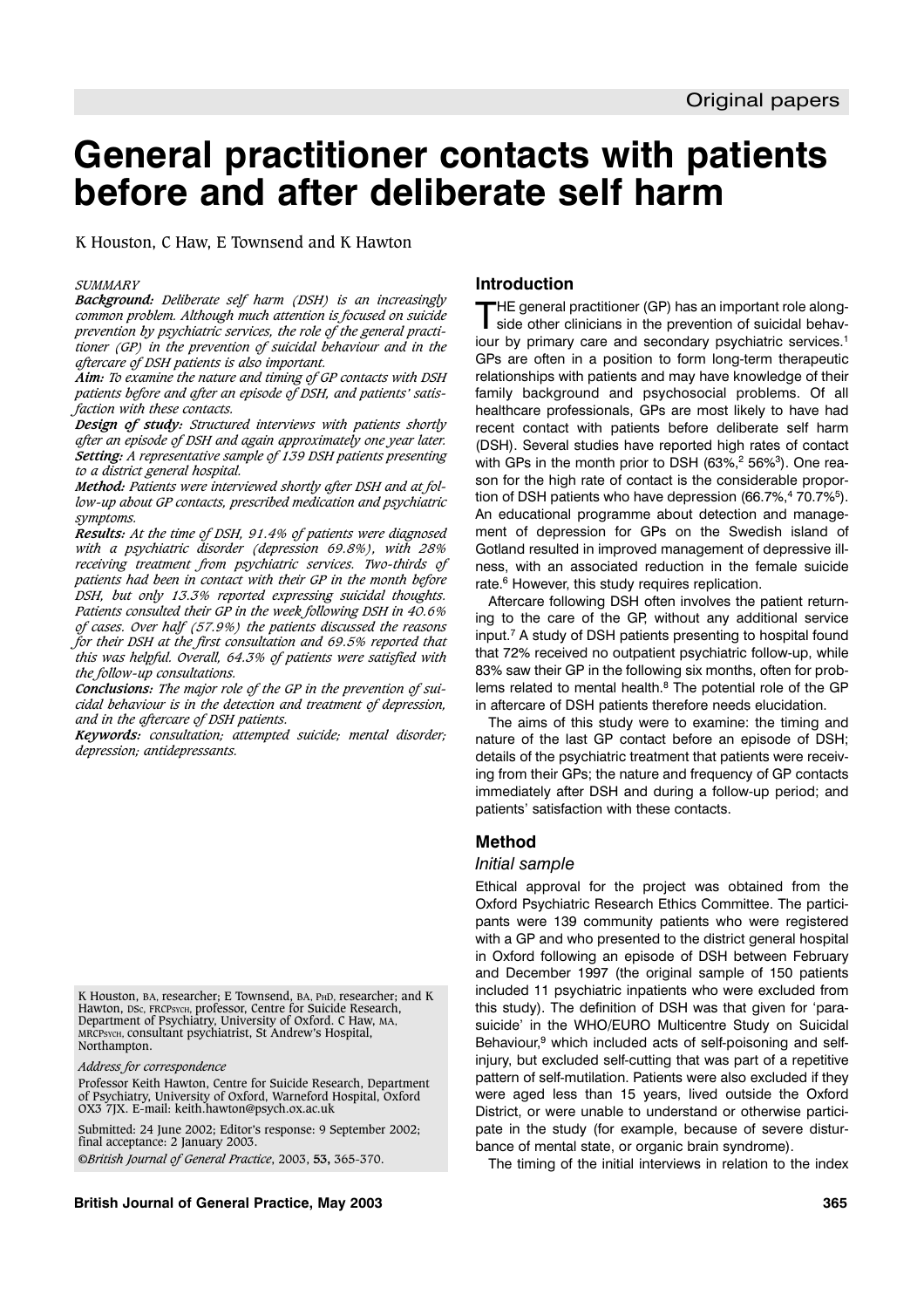# **HOW THIS FITS IN**

*What do we know?*

Deliberate self harm (DSH) patients have high rates of psychiatric morbidity

and repetition of self harm. Consultation

rates are known to increase prior to DSH, suggesting crisis intervention by general practitioners (GPs) might help prevent DSH.

#### *What does this paper add?*

While the majority of DSH patients visit their GPs in the month before DSH, they may not present with psychological symptoms. A minority of these patients will be suicidal at that point and few of these will disclose their suicidal ideation, so detection of those at risk is problematic. Important roles for the GP in relation to prevention and management of suicidal behaviour appear to be careful detection and treatment of depression and involvement in aftercare of DSH patients.

episode of DSH was within 24 hours  $(n = 5)$ ; one to two days  $(n = 60)$ ; three to seven days  $(n = 32)$ ; one week to one month  $(n = 39)$ ; and greater than one month  $(n = 3)$ . Details of the recruitment methods, the representative nature of the original sample of 150 patients, and their demographic and clinical characteristics, are described elsewhere.<sup>5</sup>

# *Follow-up sample*

One hundred and ten (79.1%) of the 139 patients underwent follow-up interviews, which took place between 12 and 16 months after DSH in 100 (90.9%) cases, and between 17 and 20 months in 10 (9.1%) cases. There were no significant differences between those who were and those who were not followed up with respect to age, sex, previous episodes of DSH, or receipt of current psychiatric treatment.

# *Research instruments*

The following schedules were used:

*European Parasuicide Study Interview Schedules I and II.* The schedules used in the WHO/EURO Multicentre Study<sup>10</sup> were administered. Version I, used at the initial interview, included inquiry about demographic details, contact with health services, and the nature and timing of the last contact with the GP before the episode of DSH. Patients were asked if they had any suicidal thoughts at the time of the last contact, and if so, whether they had communicated these thoughts to the GP. Version II, used at the follow-up interview, included inquiry about repetition of DSH and contact with health services during the follow-up period. Patients were asked about the nature, timing and helpfulness of the first contact with the GP following DSH, and their satisfaction with contacts during the follow-up period. Details of treatment before and after DSH were confirmed where necessary by reference to psychiatric case notes.

*ICD-10 Diagnostic Schedule.* The nature and duration of current and past psychiatric symptoms were recorded at the initial interview and at the follow-up interview using a structured interview schedule based on ICD-10 research criteria<sup>11</sup> that was developed at the Centre for Suicide Research in Oxford.12 The initial and follow-up assessments were based on the month prior to DSH and the follow-up interview.

*Personality Assessment Schedule.* One hundred and four patients agreed to be screened for personality disorder at the follow-up interview using the self-report version of the Personality Assessment Schedule (PAS).<sup>13</sup>

# *Adequacy of antidepressant dosages*

For tricyclic antidepressants, a dosage of 150 mg a day was regarded as therapeutic. For selective serotonin reuptake inhibitors (SSRIs) and other antidepressants, the recommended dosages given in the *British National Formulary*<sup>14</sup> were considered adequate.

# *Statistical analyses*

The analyses were conducted using the Statistical Package for the Social Sciences.<sup>15</sup> The  $\chi^2$  statistic (with Yates' correction), and Fisher's exact tests were used.

# **Results**

## *Patient characteristics*

The demographic characteristics of the 139 patients are shown in Table 1. Self-poisoning was the most common method of DSH (*n* = 134 [96.4%]). Previous DSH had occurred in 64.2% of cases  $(n = 88)$ . Psychiatric disorders were present in 127 (91.4%) patients; most commonly depression ( $n = 97$  [69.8%]) and alcohol misuse ( $n = 39$ [28.1%]). Of the depressed patients, 43 (44.3%) were severely depressed. Comorbidity of psychiatric disorders was present in 66 (47.5%) cases; most commonly comorbid depression and alcohol abuse or dependence (30 cases [21.6%]). Personality disorder was present in 47 (45.2%) cases, and comorbid psychiatric and personality disorders in 45 (43.3%).

## *Treatment for mental health problems at the time of DSH*

At the time of DSH, 35 (25.2%) patients were receiving treatment for mental health problems from their GP, and 39 (28.0%) from the psychiatric services. Sixty-five (46.8%) were not receiving any psychiatric treatment and, of these, 33 (50.8%) were known to have a history of DSH. Sixty-nine (49.6%) patients had been prescribed psychotropic medication: 52 (37.4%) antidepressants (in therapeutic doses in 93% of these); 27 (19.4%) minor tranquillisers or hypnotics; and 15 (10.8%) antipsychotics. The antidepressants prescribed were mainly SSRIs (29 cases) and tricyclics (14 cases). There were no sex differences in these findings.

Of the 35 patients being treated solely by their GP, 30 (85.7%) were suffering from depression and 24 (68.6%) were receiving antidepressants (in therapeutic doses in 95% of cases). The antidepressants prescribed were SSRIs (16 cases), tricyclics (six cases) and other antidepressants (three cases).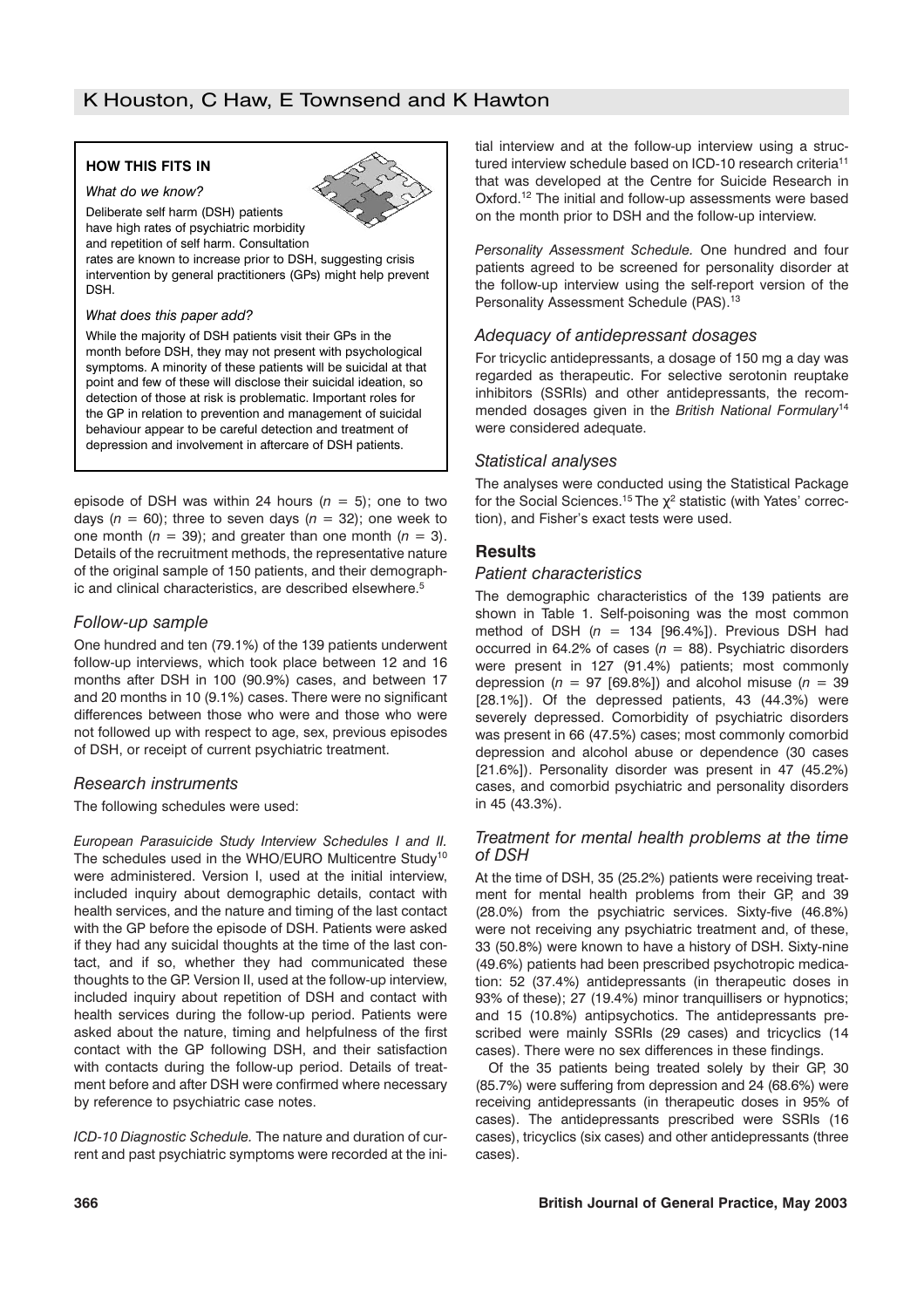*Table 1. Characteristics of DSH patients at index episode of DSH.*

| Characteristics of DSH patients                      | Males $(n = 57)$<br>$n (\%)$ | Females ( $n = 82$ )<br>n (%) | Total ( $n = 139$ )<br>$n (\%)$ |
|------------------------------------------------------|------------------------------|-------------------------------|---------------------------------|
| Age in years                                         |                              |                               |                                 |
| $15 - 24$                                            | 23 (40.4)                    | 35(42.7)                      | 58 (41.7)                       |
| $25 - 34$                                            | 14 (24.6)                    | 19 (23.2)                     | 33(23.7)                        |
| $35 - 54$                                            | 17 (29.8)                    | 22 (26.8)                     | 39(28.1)                        |
| $55+$                                                | 3(5.3)                       | 6(7.3)                        | 9(6.5)                          |
| <b>Employment status</b>                             |                              |                               |                                 |
| Employed                                             | 25 (43.9)                    | 30(36.6)                      | 55 (39.6)                       |
| Unemployed                                           | 13 (22.8)                    | 13 (15.9)                     | 26 (18.7)                       |
| Permanently sick                                     | 16(28.1)                     | 17 (20.7)                     | 33(23.7)                        |
| Student/housewife/retired                            | 3(5.3)                       | 22(26.8)                      | 25(18.0)                        |
| Method of DSH                                        |                              |                               |                                 |
| Self-poisoning                                       | 53 (93.0)                    | 78 (95.1)                     | 131 (94.2)                      |
| Self-injury                                          | 2(3.5)                       | 3(3.7)                        | 5(3.6)                          |
| <b>Both</b>                                          | 2(3.5)                       | 1(1.2)                        | 3(2.2)                          |
| Previous episodes of DSH                             | 36 (64.3); $n = 56$          | 52 (64.2); $n = 81$           | 88 (64.2); $n = 137$            |
| Psychiatric disorder                                 | 52 (91.2)                    | 75 (91.5)                     | 127 (91.4)                      |
| Personality disorder                                 | 19 (50.0); $n = 38$          | 28 (42.4); $n = 66$           | 47 (45.2); $n = 104$            |
| Comorbidity of psychiatric and personality disorder  | 18 (47.4); $n = 38$          | 27 (40.9); $n = 66$           | 45 (43.3); $n = 104$            |
| Treatment for psychiatric problems at time of DSH    |                              |                               |                                 |
| None                                                 | 30(52.6)                     | 35(42.7)                      | 65 (46.8)                       |
| GP only                                              | 15 (26.3)                    | 20(24.4)                      | 35(25.2)                        |
| Psychiatric services                                 | 12(21.1)                     | 27 (32.9)                     | 39 (28.0)                       |
| Prescribed psychotropic medication at time of DSH    | 27 (47.4)                    | 42 (51.2)                     | 69 (49.6)                       |
| Treatment for psychiatric problems offered after DSH | $n = 57$                     | $n = 81$                      | $n = 138$                       |
| None                                                 | 1(1.8)                       | 3(3.7)                        | 4(2.9)                          |
| GP only                                              | 7(12.3)                      | 6(7.4)                        | 13 (9.4)                        |
| <b>Psychiatric services</b>                          | 49 (85.9)                    | 72 (88.9)                     | 121 (87.7)                      |
|                                                      |                              |                               |                                 |

# *Last contact with GP before DSH*

Nearly one-third of the patients had seen their GP in the week before DSH and two-thirds within the previous month (Table 2). For those consultations occurring in the month before DSH, 53 (63.9%) included consultation about mental health problems, whereas 30 (36.1%) were exclusively about physical health problems. Of the 83 patients consulting their GP in the month before DSH, 28 (33.7%) said they had felt suicidal at the time, but only 11 patients (13.3%) had expressed these thoughts to the GP. Of the 68 patients who were already receiving or were newly prescribed psychotropic medication at the GP consultation before DSH, 38 (55.9%) used this in an overdose.

# *Treatment offered after DSH*

Following DSH, 121 (87.7%) patients were offered treatment by the local specialist mental health services, 13 (9.4%) were referred back to their GP for psychiatric treatment, and four (2.9%) were offered no treatment.

# *Contacts with the GP after DSH*

Forty-three (40.6%) patients consulted their GP within a week after DSH and 28 (26.4%) between one and four weeks (Table 3). Of the remaining patients, eight (7.5%) did not consult their GP during the follow-up period. Over half of the patients (59 [57.9%]) said that at this first consultation they discussed the emotional and psychosocial problems that may have contributed to the DSH and, of these, 41 (69.5%) said the consultation was helpful.

Overall, two-thirds of patients reported that the consultations with their GP during the follow-up period had been

#### **British Journal of General Practice, May 2003 367**

good or very good (*n* = 65 [64.3%]); while 11 (10.9%) said they were disappointed. Those who were disappointed were no more likely to still be depressed at follow-up than those who were satisfied, but the numbers of patients involved were relatively small.

# *Treatment and outcome at follow-up*

At follow-up, 16 (15.2%) patients were receiving treatment for mental health problems from their GP, 34 (32.3%) from the psychiatric services, and 55 (52.4%) were not receiving any treatment. Sixty-two (58.5%) patients still fulfilled the diagnostic criteria for a psychiatric disorder and 35 (31.8%) reported a further episode of DSH. Satisfaction with GP consultations during the follow-up period was unrelated to repetition of DSH during the follow-up period.

All 16 patients who were being treated solely by their GP for their psychiatric problems were being prescribed psychotropic medication — in 12 cases antidepressants. Thirteen (81.3%) met the diagnostic criteria for a psychiatric disorder and two (12.5%) reported further DSH.

# **Discussion**

# *Summary of main findings*

In this study of DSH patients presenting to a general hospital there was considerable psychiatric morbidity (91.4% had a psychiatric disorder and 69.8% were depressed), with 28% of patients in contact with psychiatric services. A quarter were being treated solely by their GP and 85.7% of these patients were suffering from depression. Although two-thirds of patients had consulted their GP within a month of DSH, the presenting problem was not always psychological and only a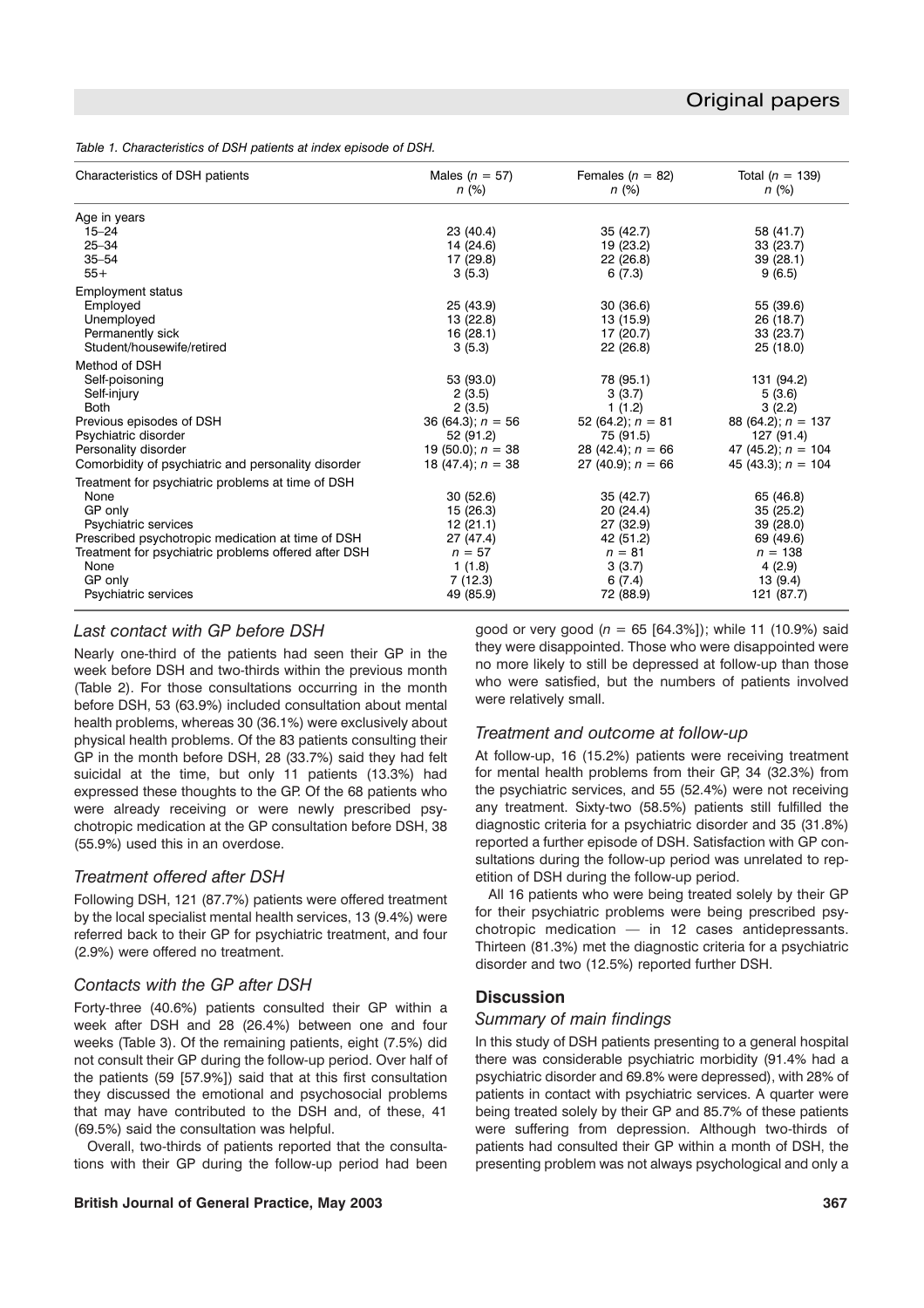#### *Table 2. Contacts with GP before the index episode of DSH.*

| Characteristics of DSH patients                                                                                                                                                                                                                                   | Males ( $n = 57$ )                                                                    | Females ( $n = 82$ )                                                                   | Total ( $n = 139$ )                                                                       |  |
|-------------------------------------------------------------------------------------------------------------------------------------------------------------------------------------------------------------------------------------------------------------------|---------------------------------------------------------------------------------------|----------------------------------------------------------------------------------------|-------------------------------------------------------------------------------------------|--|
|                                                                                                                                                                                                                                                                   | $n (\%)$                                                                              | n (%)                                                                                  | $n (\%)$                                                                                  |  |
| GP contacts in year before DSH<br>None<br>$2 - 3$<br>4 or more                                                                                                                                                                                                    | $n = 54$<br>1(1.9)<br>8(14.8)<br>10(18.5)<br>35 (64.8)                                | $n = 76$<br>1(1.3)<br>3(3.9)<br>14 (18.4)<br>58 (76.3)                                 | $n = 130$<br>2(1.5)<br>11(8.5)<br>24 (18.5)<br>93 (71.5)                                  |  |
| Time between last GP contact and DSH                                                                                                                                                                                                                              | $n = 53$                                                                              | $n = 72$                                                                               | $n = 125$                                                                                 |  |
| $1 - 7$ days                                                                                                                                                                                                                                                      | 13 (24.5)                                                                             | 25 (34.7)                                                                              | 38 (30.4)                                                                                 |  |
| $1-4$ weeks                                                                                                                                                                                                                                                       | 20 (37.7)                                                                             | 25 (34.7)                                                                              | 45 (36.0)                                                                                 |  |
| $1-3$ months                                                                                                                                                                                                                                                      | 10 (18.9)                                                                             | 14 (19.4)                                                                              | 24 (19.2)                                                                                 |  |
| More than 3 months                                                                                                                                                                                                                                                | 10 (18.9)                                                                             | 8(11.1)                                                                                | 18 (14.4)                                                                                 |  |
| Reason for last GP contact (within 1 month of DSH)                                                                                                                                                                                                                | $n = 33$                                                                              | $n = 50$                                                                               | $n = 83$                                                                                  |  |
| Physical health                                                                                                                                                                                                                                                   | 8(24.2)                                                                               | 22 (44.0)                                                                              | 30(36.1)                                                                                  |  |
| Psychological health                                                                                                                                                                                                                                              | 23 (69.7)                                                                             | 22 (44.0)                                                                              | 45 (54.2)                                                                                 |  |
| <b>Both</b>                                                                                                                                                                                                                                                       | 2(6.1)                                                                                | 6(12.0)                                                                                | 8(9.6)                                                                                    |  |
| Suicidal at last GP contact (within 1 month of DSH)<br>Suicidal at last GP contact, expressed suicidal<br>thoughts to GP (within 1 month of DSH)<br>Receiving psychotropic medication at time of DSH<br>Used medication prescribed at last GP contact in overdose | 9 (27.3); $n = 33$<br>2 (22.2); $n = 9$<br>26 (46.4); $n = 56$<br>18 (69.2); $n = 26$ | 19 (38.0); $n = 50$<br>$9(47.4); n = 19$<br>42 (51.9); $n = 81$<br>20 (47.6); $n = 42$ | 28 (33.7); $n = 83$<br>11 (39.3); $n = 28$<br>68 (49.6); $n = 137$<br>38 (55.9); $n = 68$ |  |

*Table 3. Contact with GP after index episode of DSH and outcome at follow-up interview.*

| Characteristics of DSH patients                                                                                                                        | Males $(n = 41)$                             | Females $(n = 69)$                          | Total $(n = 110)$                             |
|--------------------------------------------------------------------------------------------------------------------------------------------------------|----------------------------------------------|---------------------------------------------|-----------------------------------------------|
|                                                                                                                                                        | $n (\%)$                                     | n (%)                                       | $n$ (%)                                       |
| GP contact in year after DSH<br>None<br>1<br>$2 - 3$<br>4 or more                                                                                      | 3(7.3)<br>1(2.4)<br>5(12.2)<br>32 (78.0)     | 5(7.2)<br>4(5.8)<br>11 (15.9)<br>49 (71.0)  | 8(7.3)<br>5(4.5)<br>16 (14.5)<br>81 (73.6)    |
| Timing of first GP contact after DSH                                                                                                                   | $n = 40$                                     | $n = 66$                                    | $n = 106$                                     |
| No contact                                                                                                                                             | 3(7.5)                                       | 5(7.6)                                      | 8(7.5)                                        |
| Within one week                                                                                                                                        | 18 (45.0)                                    | 25 (37.9)                                   | 43 (40.6)                                     |
| One week to one month                                                                                                                                  | 9(22.5)                                      | 19 (28.8)                                   | 28 (26.4)                                     |
| Greater than one month                                                                                                                                 | 10(25.0)                                     | 17 (25.8)                                   | 27 (25.5)                                     |
| Discussed emotional and psychosocial problems with<br>GP at first contact after DSH<br>No<br>Yes<br>Could not remember                                 | $n = 38$<br>14 (36.8)<br>23 (60.5)<br>1(2.6) | $n = 64$<br>25(39.1)<br>36 (56.2)<br>3(4.7) | $n = 102$<br>39 (38.2)<br>59 (57.9)<br>4(3.9) |
| Opinion of discussion with GP of emotional and<br>psychosocial problems at first contact after DSH<br>Bad/very bad<br>Good/very good<br>Can't remember | $n = 23$<br>7(30.4)<br>14 (60.9)<br>2(8.7)   | $n = 36$<br>8(22.2)<br>27 (75.0)<br>1(2.8)  | $n = 59$<br>15 (25.4)<br>41 (69.5)<br>3(5.1)  |
| Opinion of contacts with GP during follow-up period                                                                                                    | $n = 38$                                     | $n = 63$                                    | $n = 101$                                     |
| Bad/very bad                                                                                                                                           | 6(15.8)                                      | 5(7.9)                                      | 11 (10.9)                                     |
| Uncertain                                                                                                                                              | 7(18.4)                                      | 18 (28.6)                                   | 25 (24.8)                                     |
| Good/very good                                                                                                                                         | 25 (65.8)                                    | 40 (63.5)                                   | 65 (64.3)                                     |
| Treatment for psychiatric disorder at follow-up                                                                                                        | $n = 39$                                     | $n = 66$                                    | $n = 105$                                     |
| None                                                                                                                                                   | 20 (51.3)                                    | 35(53.0)                                    | 55 (52.4)                                     |
| GP only                                                                                                                                                | 7(17.9)                                      | 9(13.6)                                     | 16 (15.2)                                     |
| Psychiatric services                                                                                                                                   | 12 (30.8)                                    | 22 (33.3)                                   | 34 (32.3)                                     |
| Psychiatric disorder at follow-up                                                                                                                      | 25 (65.8); $n = 38$                          | 37 (54.4); $n = 68$                         | 62 (58.5); $n = 106$                          |
| Repetition of DSH during follow-up year                                                                                                                | 12 (29.3)                                    | 23 (33.3)                                   | 35(31.8)                                      |

third of these patients had suicidal ideas at this point (of whom 39.3% expressed these to the GP). For those patients who were being treated solely by their GP, the rate of antidepressant prescribing was high (68.6%), and with 83% of these prescriptions being for SSRIs and the newer antidepressants, it appeared that the GPs were taking the more prudent approach of prescribing drugs that are believed to be safer in overdose. Over half of the patients already receiving or newly prescribed psychotropic medication at the GP consultation before DSH used this in overdose.

Following DSH, two-thirds of patients consulted their GP within a month, with over half discussing their emotional problems and the factors that may have contributed to DSH. Over two-thirds of patients described this first consultation

#### **368 British Journal of General Practice, May 2003**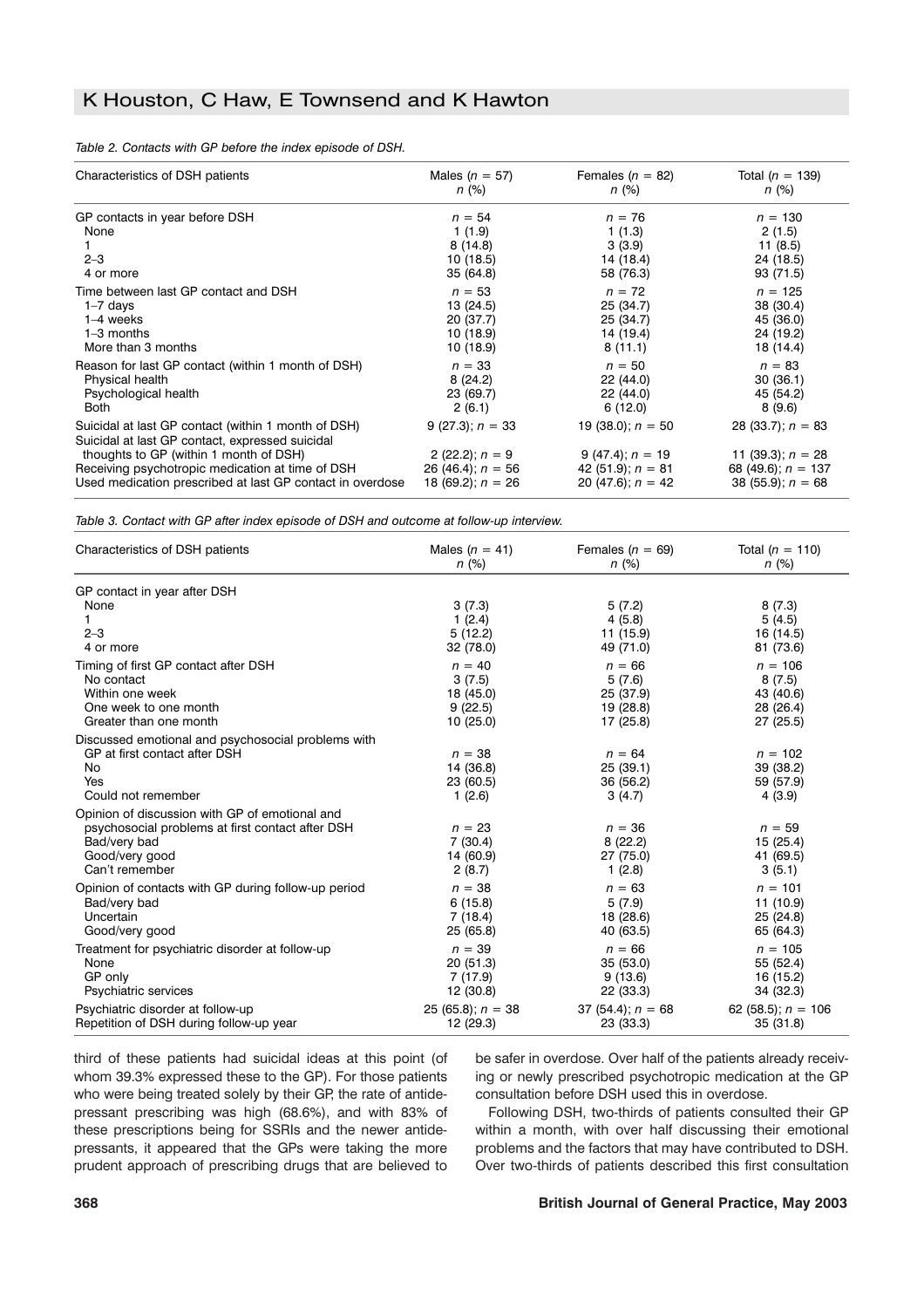as helpful and nearly two-thirds reported that the consultations during the follow-up period had been helpful.

At the time of follow-up approximately one year later, over half of the patients in this study were still suffering from a psychiatric disorder and a third reported a further episode of DSH during the follow-up period. A third remained in contact with the specialist psychiatric services and a sixth were receiving psychiatric treatment from their GP. Thus, these patients had not only considerable continuing psychiatric problems but also a tendency to repeat DSH and to lose contact with mental health services.

#### *Strengths and limitations of this study*

The strengths of this study lie in its detailed examination of a representative and relatively large sample of DSH patients presenting to a general hospital. Its major weakness lies in the fact that it relied on patients' own reports of GP consultations and did not corroborate treatment details, compliance or patients' responses by reference to GPs or GP records. Although this represents a significant study limitation, reporting the patients' view of the nature and quality of GP contacts can provide a valuable user perspective on primary care services.

A relatively high threshold for the dosage of tricyclic antidepressants was taken to be therapeutic (equivalent to 150 mg of amitriptyline). This value was used on the recommendation of a clinical psychopharmacologist and it is recognised that in primary care a lower dose may be therapeutic.16 It is of note that 44.3% of the depressed patients in the study were rated as being in the severely depressed range, suggesting the need for vigorous treatment.

#### *Relationship to existing literature*

Other UK studies have reported similar rates of GP consultation by patients in the month and week prior to DSH (62.5% and 36.1%, respectively;2 56% and 32%3). Two UK studies found an increased frequency of GP contacts prior to DSH.17,18 However, one of these studies found this effect was owing to large increases in contact by a few patients and that the increase in numbers of patients consulting occurred several months prior to DSH.18 Two European studies have reported that between 47% and 59% of those who had last consulted their GP within a month of DSH did so for psychological reasons,<sup>19,20</sup> but that only a minority of patients said they felt suicidal at that time and fewer still reported this fact to their GP.<sup>19</sup> These findings and those of the current study would appear to limit the feasibility of GPs intervening shortly prior to DSH to prevent patients from selfharming. It is difficult for GPs to identify which patients are at high risk of suicidal behaviour. A Dutch study of the final GP contact before DSH found that GPs recognised only 31% of these patients to be at high risk.<sup>21</sup>

A study of DSH patients carried out in Oxford 25 years prior to this study found that a slightly greater proportion of patients who were prescribed psychotropics within three months of an episode of DSH (75%) used them in overdose,<sup>2</sup> while a Danish study reported that 43% of patients took newly prescribed medication for the parasuicide.<sup>20</sup>

As far as preventing repetition of DSH in primary care, it is disappointing that a GP intervention consisting of a letter

from the GP inviting the patient to consult and guidelines for the GP on the management of DSH failed to prevent repetition of DSH.22 General practitioners need a more intensive intervention to offer DSH patients, but preventing repetition is very difficult given the unpredictable future adverse circumstances of this complex patient group.23

#### *Clinical implications and further research*

The scope at the final consultation prior to DSH for the GP to intervene and prevent DSH is limited. However, potentially the GP has a valuable long-term role in helping this challenging group of patients, given the persistent nature of many psychiatric disorders and the high rate of repetition of DSH. GPs can often provide patients with long-term continuity of care, and in many instances they also have knowledge of the patient's family background, as well as of life events and physical ill health. They can offer a broad, holistic approach to patient care and may be able to discuss patients' emotional problems at an early stage, long before a suicidal crisis. Further research is needed on developing effective GP interventions for DSH patients.

#### **References**

- 1. Michel K. Suicide prevention and primary care. In: Hawton K, van Heeringen K (eds). *Suicide and attempted suicide*. Chichester: John Wiley, 2000: 661-674.
- 2. Hawton K, Blackstock E. General practice aspects of self-poisoning and self-injury. *Psychol Med* 1976; **6:** 571-575.
- 3. Petrie K. Recent general practice contacts of hospitalised suicide attempters. *NZ Med J* 1989; **102:** 130-131.
- 4. Suominen K, Henriksson M, Suokas J, *et al.* Mental disorders and comorbidity in attempted suicide. *Acta Psychiatr Scand* 1996; **94:** 234-240.
- 5. Haw C, Hawton K, Houston K, Townsend E. Psychiatric and personality disorders in deliberate self-harm patients. *Br J Psychiatry* 2001; **178:** 48-54.
- 6. Rutz W, Walinder J, Pihlgren H, *et al.* Lessons from the Gotland study on depression, suicide and education: effects, shortcomings and challenges. *Int J Methods Psych Research* 1996; **6:** S9- S14.
- 7. Kapur N, House A, Creed F, *et al.* Management of deliberate self poisoning in adults in four teaching hospitals: descriptive study. *BMJ* 1998; **316:** 831-832.
- 8. Crawford M, Wessely S. The management of patients following deliberate self harm: what happens to those discharged from hospital to GP care? *Prim Care Psych* 2000; **6:** 61-65.
- 9. Platt S, Bille-Brahe U, Kerkhof A, *et al*. Parasuicide in Europe: the WHO/EURO multicentre study on parasuicide. I. Introduction and preliminary analysis for 1989. *Acta Psychiatr Scand* 1992; **85:** 97- 104.
- 10. Kerkhof A, Bernasco W, Bille-Brahe U, *et al*. *WHO/EU Multicentre Study on Parasuicide: European Parasuicide Study Interview Schedule (EPSIS).* Leiden: Department of Clinical, Health and Personality Psychology, Leiden University, 1989.
- 11. WHO. *The ICD-10 Classification of Mental and Behavioural Disorders; Diagnostic Criteria for Research*. Geneva: World Health Organization, 1993.
- 12. Hawton K, Simkin S, Malmberg A, *et al. Suicide and stress in farmers.* London: The Stationery Office, 1998.
- 13. Tyrer P, Alexander J, Ferguson B. Personality Assessment Schedule (PAS). In: Tyrer P (ed). *Personality disorder: diagnosis, management and course.* London: Butterworth/Wright, 1988.
- 14. British Medical Association and Royal Pharmaceutical Society of Great Britain. *British National Formulary Number 38.* Wallingford: BMJ Books, Pharmaceutical Press, 1999: 179-189.
- 15. SPSS Inc. *SPSS Base 9.0 Users Guide.* New Jersey: Prentice Hall, 1999.
- 16. Furukawa T, McGuire H, Barbui C. Meta-analysis of effects and side effects of low dosage tricyclic antidepressants in depression: systematic review. *BMJ* 2002; **325:** 991-995.
- 17. Crockett A. Patterns of consultation and parasuicide. *BMJ* 1987; **295:** 476-478.
- 18. Gorman D, Masterton G. General practice consultation patterns

#### **British Journal of General Practice, May 2003 369**